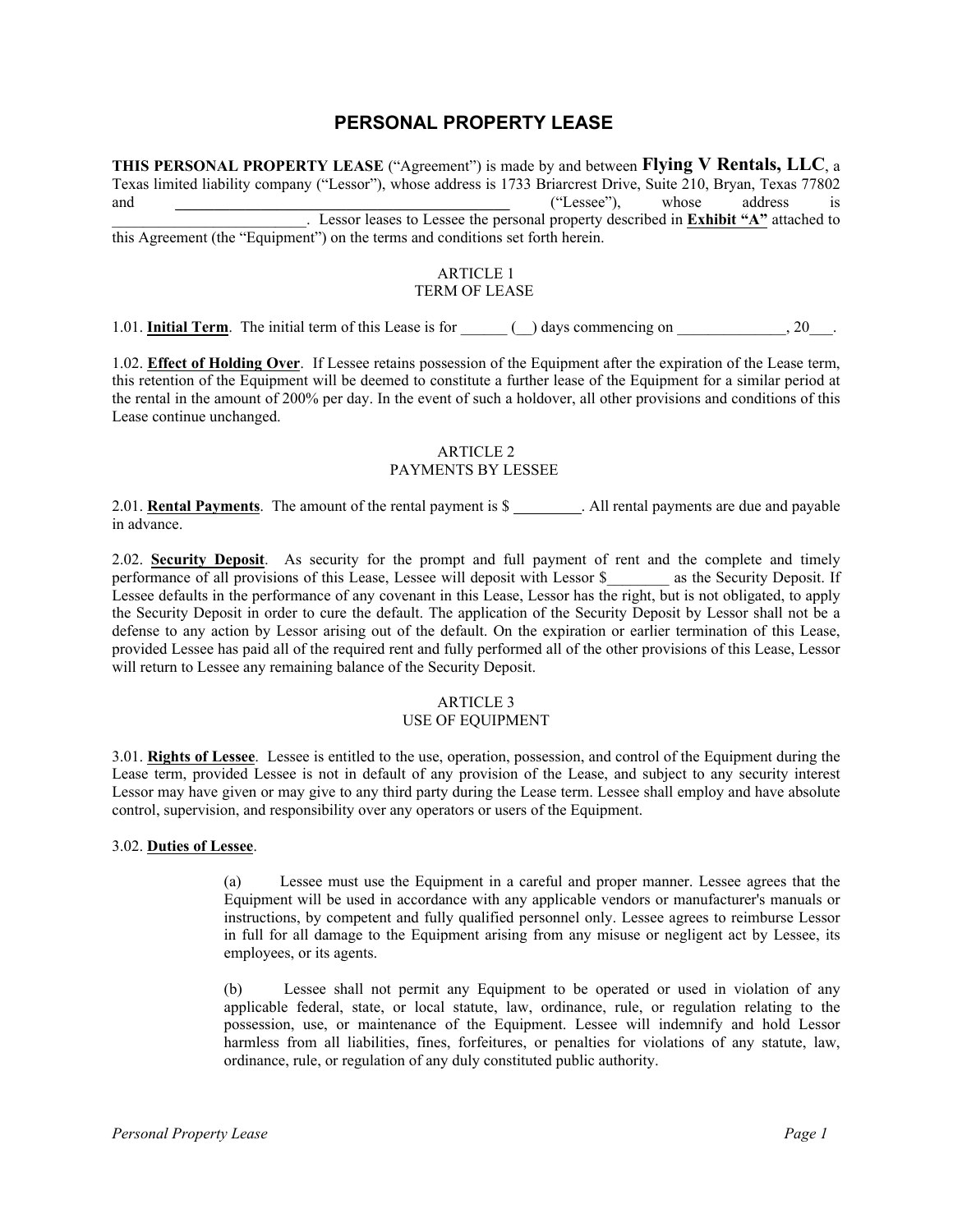#### ARTICLE 4

## MAINTENANCE, REPAIRS, AND ALTERATIONS PERFORMED BY LESSEE

4.01. **Maintenance and Repairs**. Lessee assumes all obligation and liability concerning possession of the Equipment, and for its use, operation, condition, and storage during the lease term. Lessee shall, at Lessee's expense, maintain the Equipment in good mechanical condition and running order, excepting reasonable wear and tear resulting from the ordinary use of the Equipment. Lessee shall, at Lessee's expense, provide all parts, mechanisms, and devices required to keep the Equipment in good repair, condition, and running order. Lessor has no liability or obligation of any kind to provide service, maintenance, repairs, or parts for the Equipment.

4.02. **Alterations**. Lessee shall not make any alterations, additions, or improvements to the Equipment (other than those required to keep the Equipment in good condition and running order as described in Paragraph 4.01) without the prior written consent of Lessor.

## ARTICLE 5 OPERATING EXPENSES

Lessee agrees to pay for all expenses of operating the Equipment, including but not limited to fuel bills, license fees, registration fees, and all other charges in connection with the operation of the Equipment.

# ARTICLE 6 LESSOR'S RIGHT OF INSPECTION AND REPAIR

6.01. **Inspections**. Lessor has the right to enter the premises where the Equipment is located or operated for the purpose of inspecting the Equipment in order to ascertain its condition and manner of use. Such an inspection may be made by Lessor at its discretion, but only during Lessee's regular business hours.

6.02. **Repair Remedy**. If Lessor's inspection of the Equipment, as described in Paragraph 6.01, reveals that any Equipment is not being properly maintained or utilized according to the provisions of this Lease, Lessor has the right, but not the obligation, to have the Equipment repaired or maintained at the expense of Lessee.

#### ARTICLE 7 INDEMNIFICATION AND LIABILITY

7.01. **Risk of Loss and Liability Assumed by Lessee**. Lessee assumes all risk and liability for the loss of or damage to the Equipment, for the death of or injury to any person or Equipment of another, and for all other risks and liabilities arising from the use, operation, condition, possession, or storage of the Equipment. Nothing in this Lease authorizes Lessee or any other person to operate any of the Equipment so as to impose any liability or other obligation on Lessor.

7.02. **Lessee's Duty to Indemnify**. Lessee agrees to indemnify, defend, and hold harmless Lessor, its agents, and employees from all claims, loss, or damage Lessor may sustain for any of the following reasons:

(a) Loss of, or damage to, Equipment by any cause.

(b) Injury to, or death of, any person, including but not limited to agents or employees of Lessee.

(c) Damage to any Equipment arising from the use, possession, selection, delivery, return, condition, or operation of Equipment.

7.03. **Liability for Fines and Penalties**. Lessee has sole liability for, and must reimburse Lessor for, all expenses, losses, liabilities, fines, penalties, and claims of every type, including reasonable attorney's fees, imposed by any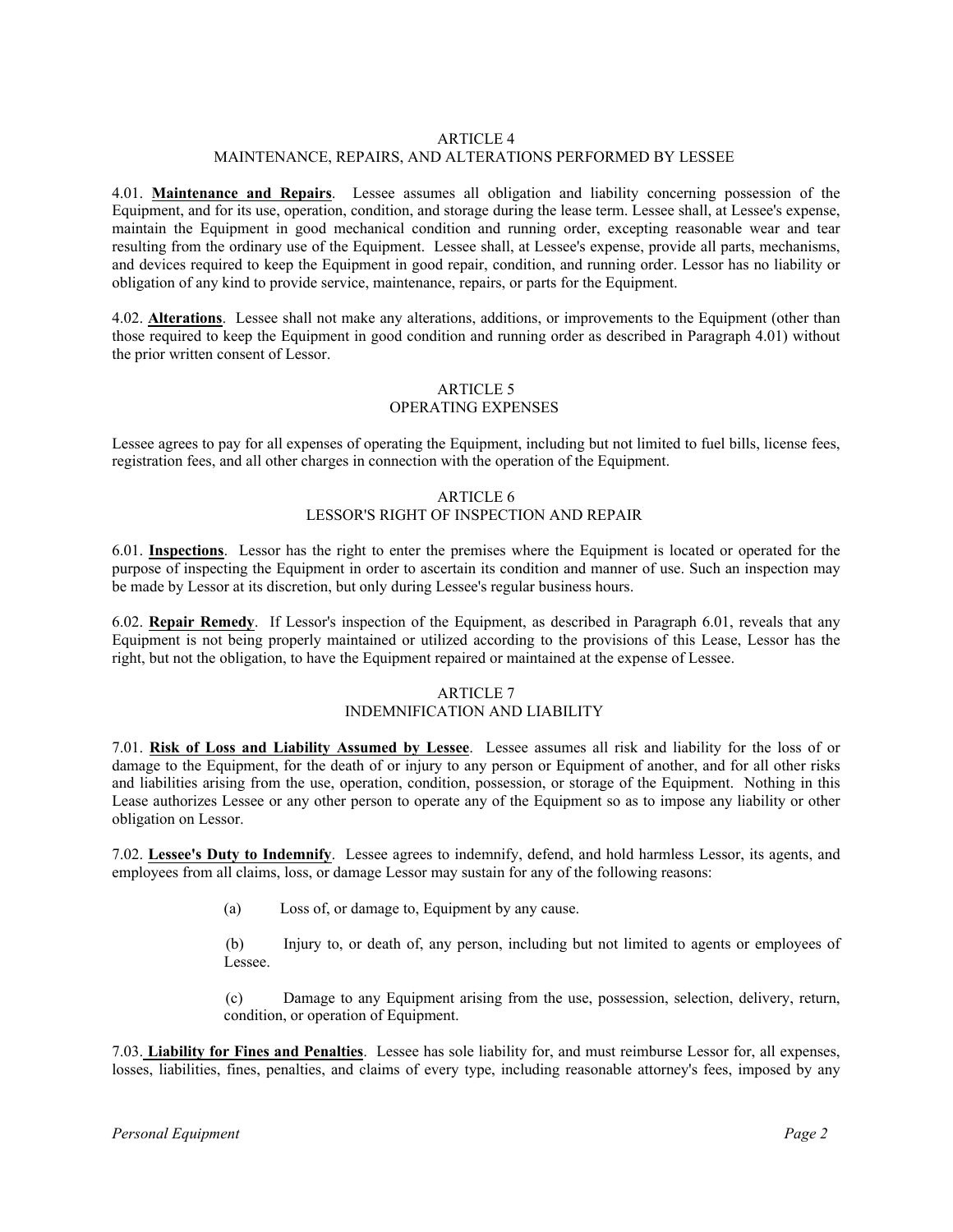governmental or regulatory agency or entity by virtue of Lessee's use or operation of any Equipment, or because of the failure by Lessee to perform any of the Lease terms. Lessee will also pay interest ten percent (10%) from the day any such payment is made by Lessor until the date Lessor is reimbursed by Lessee.

7.04. **Payment of Stipulated Loss Value**. If the Equipment becomes lost, stolen, destroyed, or damaged beyond repair, Lessee shall pay Lessor in cash the Stipulated Loss Value as set forth in **Exhibit "B"**. This Lease will terminate at the time of such payment with respect to that item of Equipment for which payment is made. After paying the Stipulated Loss Value, Lessee is entitled to the Equipment on an as-is basis, without warranty by Lessor, express or implied, for any matter concerning the Equipment.

7.05. **Obligations Survive Lease Term**. The indemnities, assumptions of risk, liabilities, and obligations of Lessee arising under this Lease will continue in effect after the termination of the Lease, regardless of the reason for termination.

The indemnities, assumptions of risk, liabilities, and obligations of Lessee arising under this Lease may be excused only to the extent that they are covered by the insurance policies described in Article 9 of this Lease. Any payment received by Lessor from an insurance carrier shall be set off against the obligations described in this Article 7.

## ARTICLE 8 INCIDENTAL DUTIES IN CASE OF ACCIDENT, LOSS OF, OR DAMAGE TO EQUIPMENT

8.01. **Notification to Lessor**. If the Equipment is damaged, lost, stolen, or destroyed as a result of its operation, use, maintenance, or possession, Lessee shall promptly notify Lessor of the occurrence and shall file all necessary accident reports, including those required by law and those required by interested insurance companies.

8.02. **Cooperation in Defense of Claims**. Lessee and its employees and agents must cooperate fully with Lessor and all insurers providing insurance under this Lease in the investigation and defense of all claims or suits. Lessee must promptly deliver to Lessor all papers, notices, and documents served on, or delivered to Lessee or its employees and agents in connection with any claim, suit, action, or proceeding at law or in equity commenced or threatened against Lessee or Lessor concerning the Equipment.

# ARTICLE 9

# INSURANCE

Lessee shall maintain in effect from the date of Equipment Acceptance until its return of the Equipment to Lessor insurance against all risk or physical loss or damage to the Equipment in an amount not less than one hundredpercent (100%) of the replacement value of the Equipment. Such insurance policy or policies will name Lessee and Lessor as their respective interest will appear, and such policy or policies may not be altered, amended, or canceled without thirty (30) days prior written notice to Lessor.

#### ARTICLE 10 WARRANTIES

The Equipment has been selected by Lessee, and Lessor shall have no responsibility in connection with the selection of said Equipment, its suitability for the use intended by Lessee.

#### ARTICLE 11 CIRCUMSTANCES CONSTITUTING DEFAULT BY LESSEE

Lessor may, at its option, declare Lessee in default by giving Lessee written notice of default on the occurrence of any of the following events: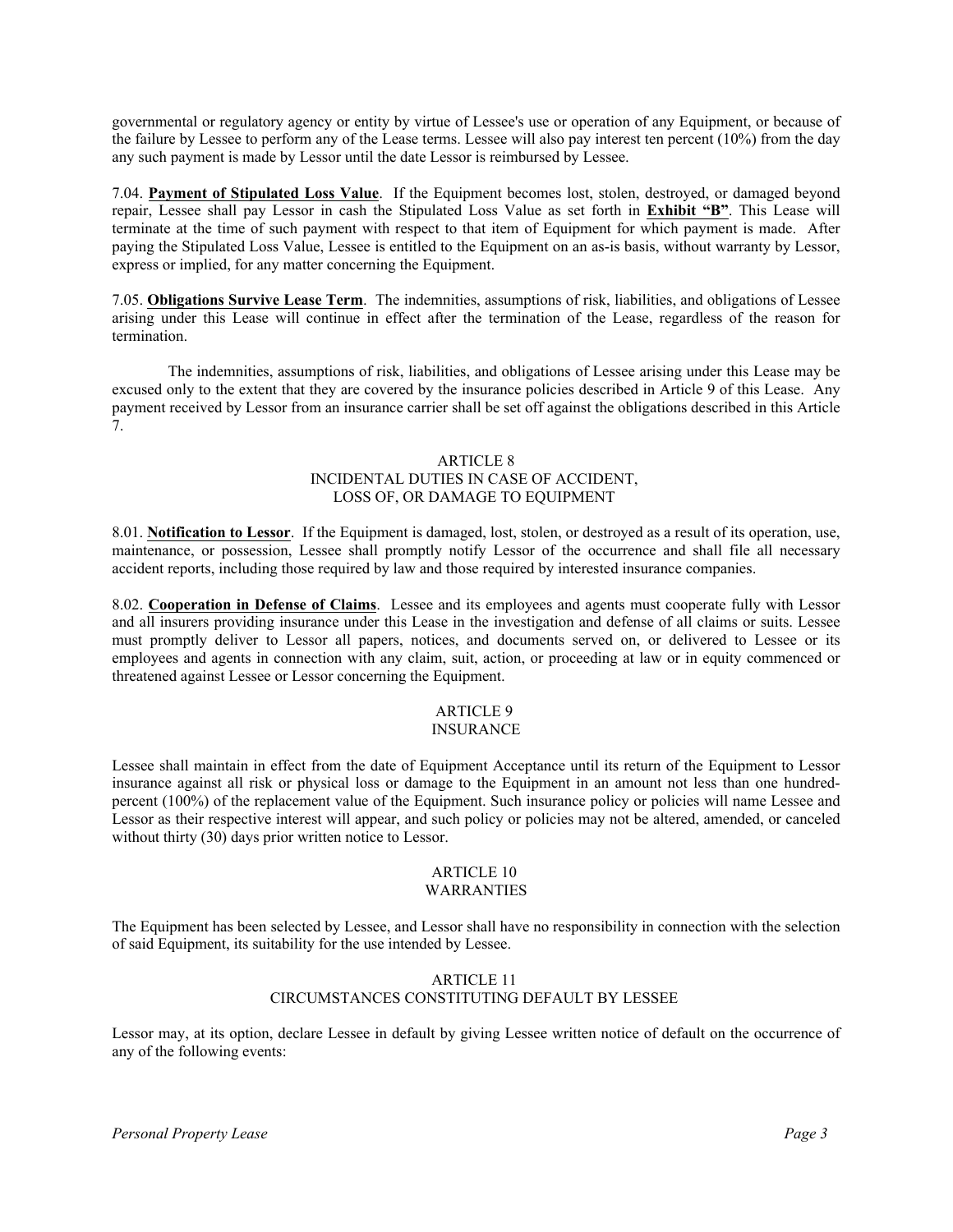- (a) Failure by Lessee to make rental payments or perform any other of its obligations as set forth in this Lease.
- (b) Involuntary transfer of Lessee's interest in this Lease by operation of law.
- (c) Lessee's assignment of any interest in this Lease.
- (d) Institution by or against Lessee of any proceedings in bankruptcy or insolvency, or the reorganization of Lessee under any law, or the appointment of a receiver or trustee for the Equipment of Lessee, or any assignment by Lessee for the benefit of creditors.

#### ARTICLE 12

# RIGHTS, REMEDIES, AND OBLIGATIONS ON DEFAULT

12.01. **Lessor's Rights and Remedies.** If the Lessee defaults, and if a notice of default is given as specified in Article 11 and the default remains uncorrected for five (5) days, Lessor may exercise any one or more of the following remedies:

(a) Termination of the Lease and Lessee's rights under this Lease as to the Equipment

(b) A declaration that all due but unpaid rent and all other charges due under the Lease are due and payable immediately, and that Lessor is entitled to this balance together with interest at the rate of one (1) percent per month from the date of notification of default to the date of payment.

(c) Repossession of the Equipment without legal process, free of all rights of Lessee in and to the Equipment. By this provision, Lessee expressly authorizes Lessor or Lessor's agent to enter any premises owned or controlled by Lessee, or Lessee's agents and assigns, where the Equipment is located for the purpose of repossessing and removing Equipment. Lessee specifically waives any right of action Lessee might otherwise have arising out of the entry and repossession, and releases Lessor from any claim for trespass or damage caused by reason of the entry, repossession, or removal.

12.02. **Lessee's Obligation for Lessor's Costs and Attorney's Fees.** If Lessee defaults, Lessee shall reimburse Lessor for all reasonable expenses of repossession and enforcement of Lessor's rights and remedies, together with interest at the rate of one (1) percent per month until the date of payment. Notwithstanding any other provisions of this Lease, if Lessor places all or any part of Lessor's claim against Lessee in the hands of an attorney for collection, Lessee shall pay Lessor's reasonable attorney's fees.

12.03. **Remedies Cumulative.** The remedies of Lessor set forth in this Article are cumulative to the extent permitted by law and may be exercised partially, concurrently, or separately. The exercise of one remedy does not preclude the exercise of any other remedy.

12.04. **Failure To Enforce Not Waiver.** Any failure or delay on the part of Lessor to exercise any remedy or right under this Lease is not a waiver. The failure of Lessor to require performance of any of the terms, covenants, or provisions of this Lease by Lessee will never constitute a waiver of any of the rights under the Lease. No single or partial exercise by Lessor of any remedy or right precludes any other or further exercise of that remedy or right or the exercise of any other rights or remedies. No forbearance by Lessor to exercise any rights or privileges under this Lease is a waiver, but all rights and privileges continue in effect as if no forbearance occurred. Acceptance by Lessor of rent or other payments made by Lessee after default is not a waiver of Lessor's rights and remedies arising from Lessee's default.

12.05. **Forfeiture of Lessee's Interest on Default.** If Lessee defaults for any reason and this Leas is terminated and the Equipment repossessed, Lessee and Lessee's successors in interest shall have no right, title, or interest in the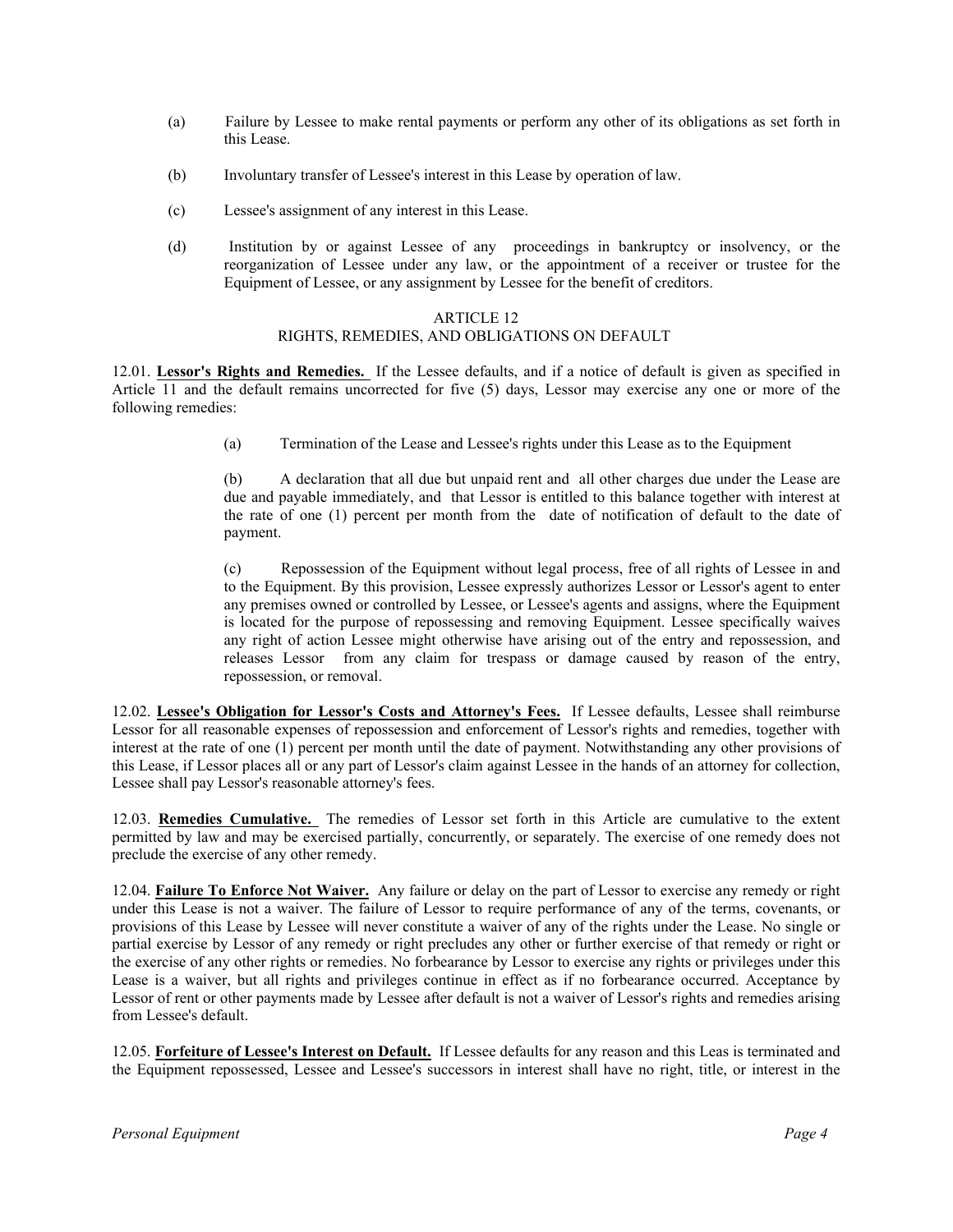Equipment, its possession, or its use. Lessor shall retain all rents and other payments of any kind made by Lessee under this Lease.

## ARTICLE 13 RETURN OF EQUIPMENT ON EXPIRATION OF LEASE

13.01. **Lessee's Duty to Return.** On the expiration of the lease term, or on any earlier termination of this Lease, Lessee must return the Equipment to Lessor in good repair, condition, and working order, less normal wear, tear, and depreciation. The Equipment must be returned in the following manner, as may be specified by Lessor:

> (a) By delivering the Equipment, at Lessee's cost and expense, to such place as Lessor will specify within the city or county in which it was delivered to Lessee or to which it was moved with the written consent of Lessor.

> (b) By loading the Equipment, at Lessee's cost and expense, on board a carrier Lessor designates and shipping the Equipment, freight collect, to the destination designated by Lessor.

13.02. **Right of Lessor to Repossess.** If Lessee fails or refuses to return the Equipment to Lessor at the expiration of the lease term or at some earlier termination of this Lease, Lessor has the right to take possession of the Equipment without legal process, free of all rights of Lessee in and to the Equipment. By this provision, Lessee expressly authorizes Lessor or Lessor's agent to enter any premises owned or controlled by Lessee, or Lessee's agents and assigns, where the Equipment is located for the purpose of repossessing and removing the Equipment. Lessee specifically waives any right of action Lessee might otherwise have arising out of the entry and repossession, and releases Lessor from any claim for trespass or damage caused by reason of the entry, repossession, or removal.

# ARTICLE 14

# GENERAL PROVISIONS

14.01. **Notices.** All notices required to be given under this Lease must be in writing. Notices under this Lease will be deemed duly served and given when either (a) personally delivered to the party or the designated agent of the party to whom they are directed; or (b) deposited in the United States mail, first class postage prepaid, addressed to the party at the address given for the party in this Lease.

14.02. **Change of Address.** Either party may change its address for the purpose of this Lease by giving written notice of the changed address in the manner specified in Paragraph 20.01.

14.03. **Amendment, Modification, and Waiver.** This Lease may not be amended, modified, or altered in any manner except in a writing signed by all parties. No covenant or condition of this Lease may be waived except by the written consent of Lessor. Any such written waiver of any term of this Lease is effective only in the specific instance and for the specific purpose given.

14.04. **Entire Agreement.** This Lease and the attached **Exhibit "A"** (which is incorporated by reference and made an integral part of this Lease) constitute the entire agreement between the parties. No agreements, representations, or warranties other than those specifically set forth in this Lease or in **Exhibit "A"** are binding on any of the parties.

14.05. **Choice of Law.** This Lease has been executed and delivered in the State of Texas and shall be interpreted under and construed in accordance with the law of Texas. It is agreed that Texas law will control the validity of and the obligations created by this Lease. Venue shall be in Brazos County, Texas.

14.06. **Severability.** If one or more of the provisions of this Lease, or the application of any provision to any party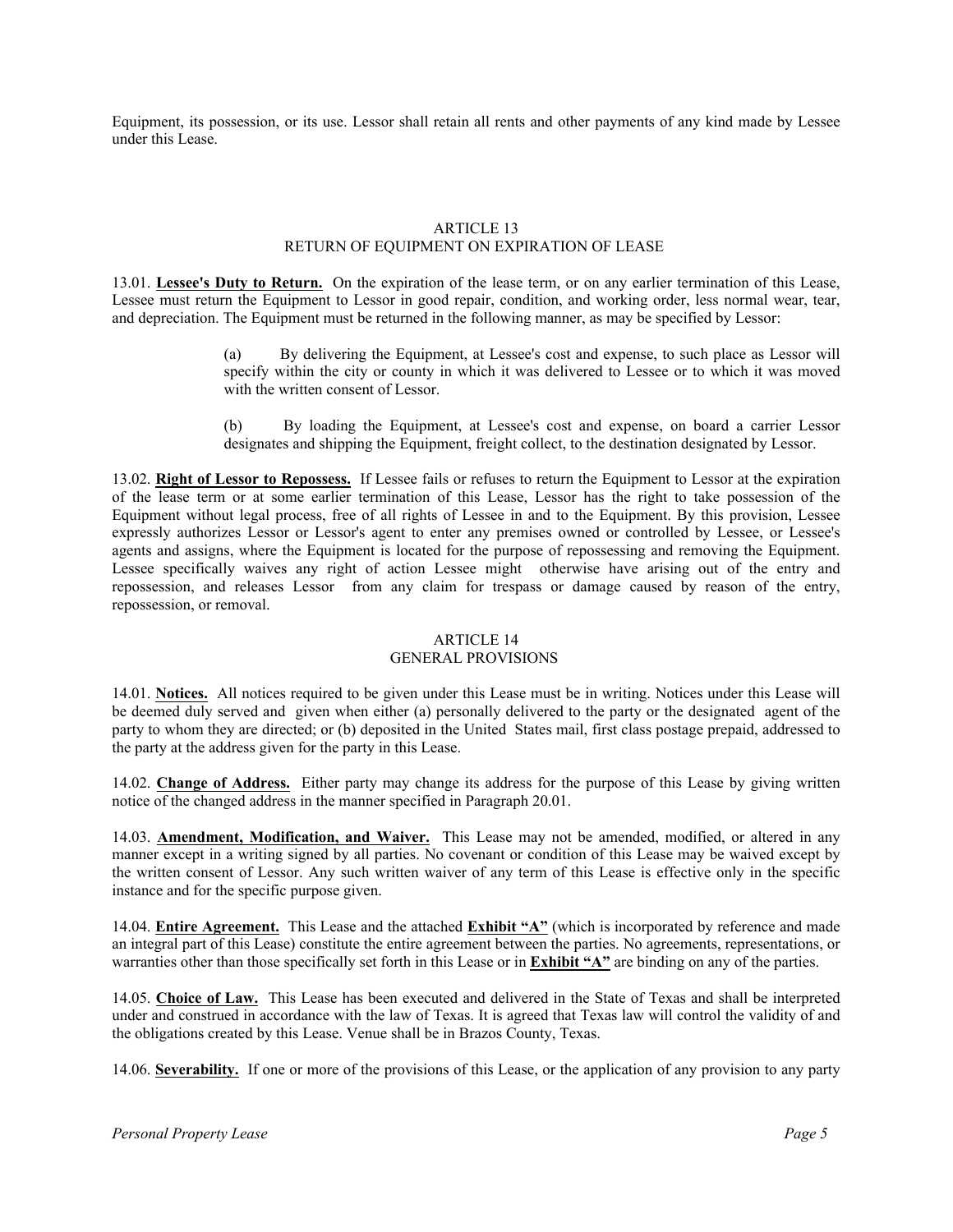or circumstance, is held invalid, unenforceable, or illegal in any respect, the remainder of this Lease and the application of the provision to the other parties or circumstances remain valid and in full force and effect.

14.07. **Heirs and Successors.** This Lease and each of its provisions is binding on and inures to the benefit of the respective heirs, assignees, executors, administrators, trustees, and successors of the parties.

14.08. **Time of Essence.** Time is of the essence in this Lease and in each provision contained in it. Each provision of this Lease is agreed by the parties to be a material, necessary, and essential part of this Lease.

14.09 **Authority.** Lessee represents and warrants that it has the power to enter into this Lease; that all procedures required for the authorization and execution of this Agreement.

Dated: \_\_\_\_\_\_\_\_\_\_\_\_\_\_\_\_\_, 20\_\_\_.

LESSOR:

# **Flying V Rentals, LLC**, a Texas limited liability company

By: \_\_\_\_\_\_\_\_\_\_\_\_\_\_\_\_\_\_\_\_\_\_\_\_\_\_\_\_\_\_  $\frac{1}{2}$ 

 $\mathcal{L}_\text{max}$  , where  $\mathcal{L}_\text{max}$  and  $\mathcal{L}_\text{max}$  and  $\mathcal{L}_\text{max}$ 

LESSEE: